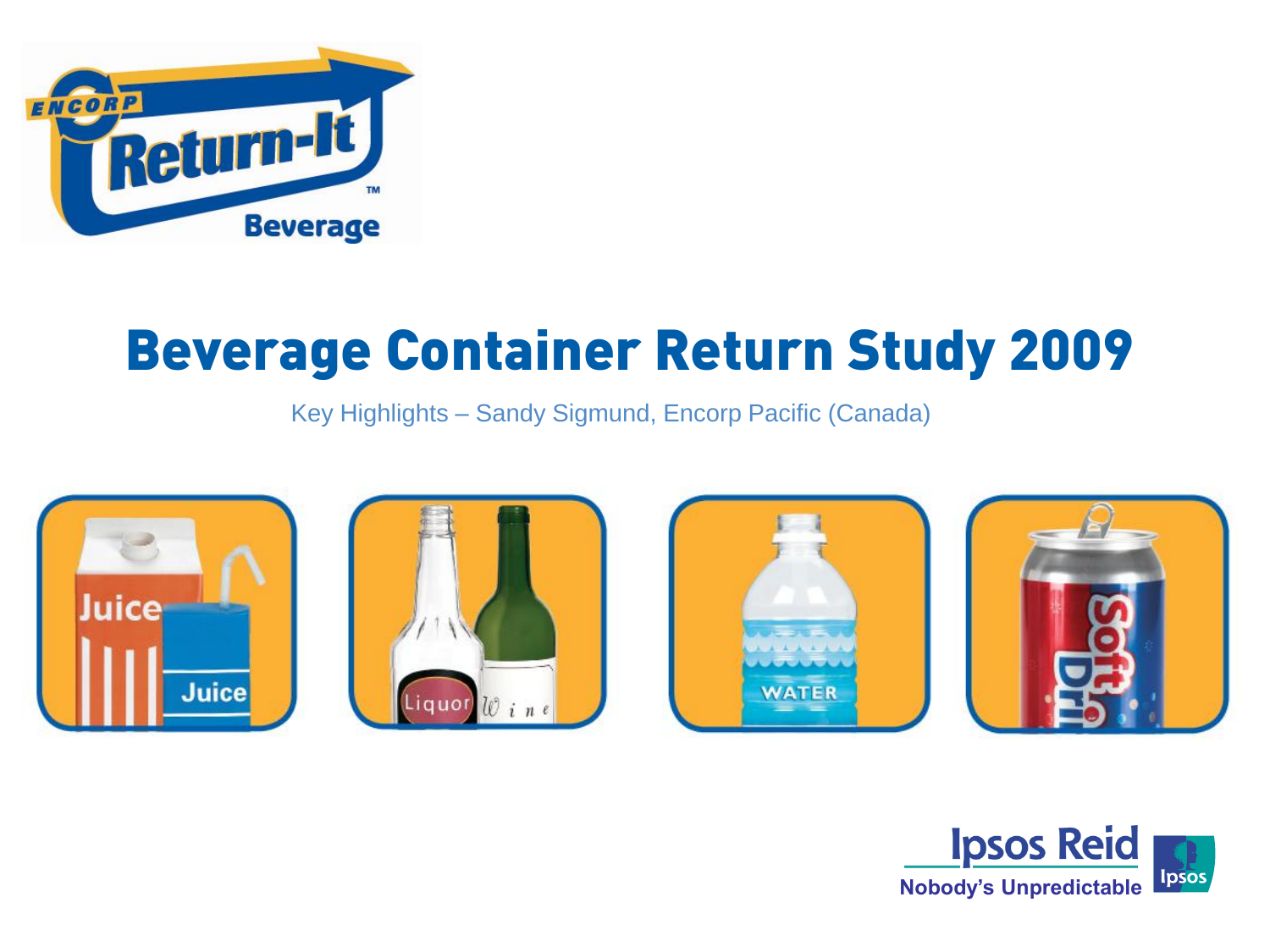

## **Program knowledge and awareness continues to be strong.**

- As in other years, program knowledge is quite high, with near universal awareness of all beverages that come in containers that can be returned for deposit, as well as the containers themselves.
	- As might be expected, less frequently used containers have slightly lower awareness levels.
	- **Further, knowledge of specific deposit values is not excellent.**
- Overall, it is clear that BC residents know where to return containers for deposit, with City of Vancouver having slightly lower awareness.
	- Specifically, depots are top-of-mind, with high awareness overall.

## **Depots and building recycling facilities are most commonly used, depending on dwelling type.**

- When it comes to methods for dealing with containers, regardless of the type of container or the location in (e.g., home, work, or at leisure), returning to bottle depots, as well as using public recycling facilities or building recycling (for those in multi-family dwellings), continue to be the most frequently used locations.
	- When at home, bottle depots are the predominant method, followed closely by building recycling facilities and liquor or grocery stores. When at work, the work facilities are easily most preferred and while at leisure, there is a toss up between using public recycling and taking the containers home to deal with them there instead.
	- City of Vancouver residents make less frequent use of these methods here.



**2**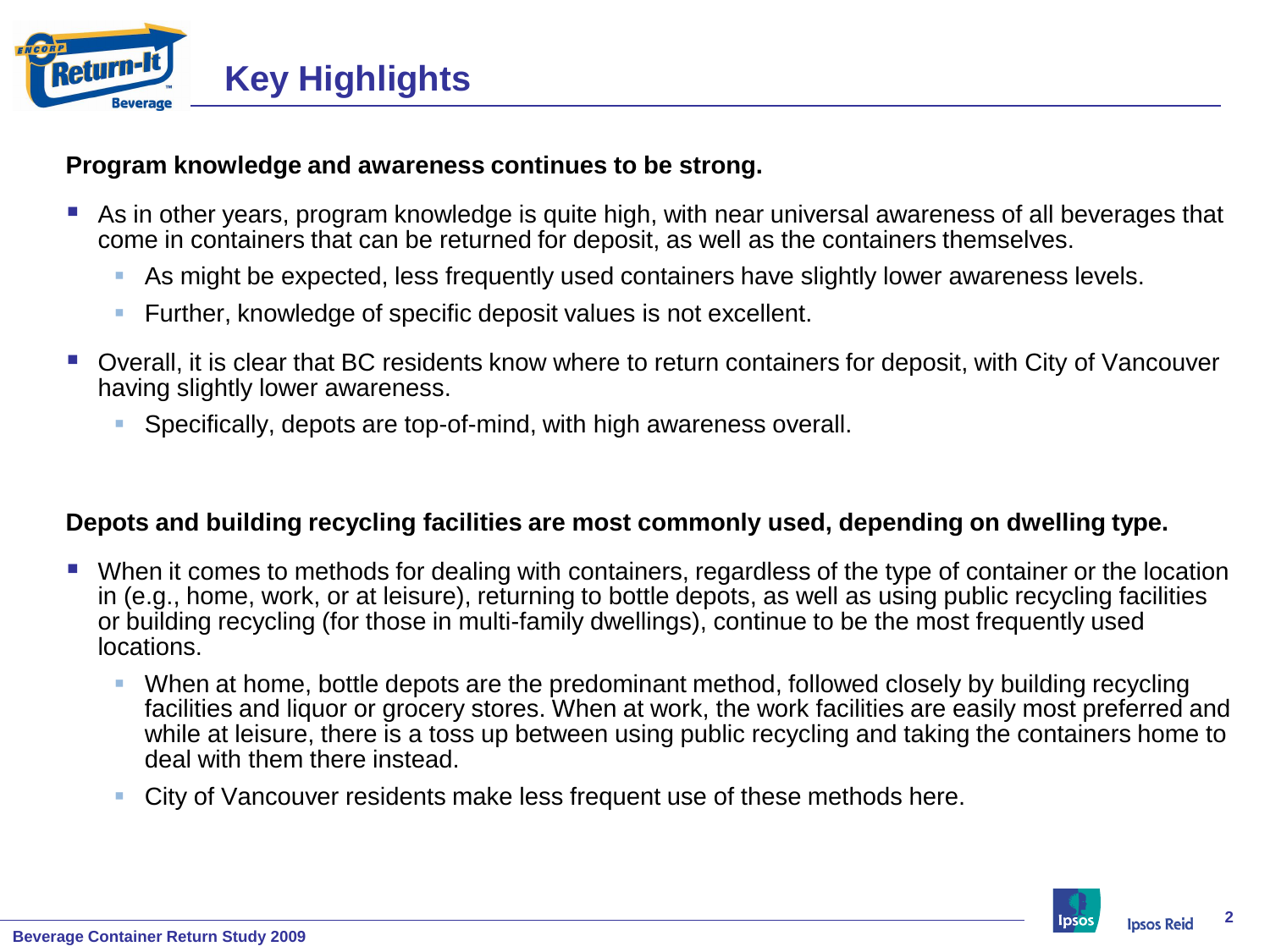

## **Discarders: young male urbanites … more prone to discard when outside the home.**

- One in twenty consumers indicate that they will regularly discard containers (5%), while one-tenth will do so at least occasionally, regardless of container type or location.
- A clear picture of those who indicate that they are 'discarders' emerges: they are more likely to be younger (18 to 34), male, single, have less formal education, and live in more urban areas. They are also more likely to be employed outside the home. Household income is not a factor.
- **There are different degrees of discard behaviour depending on where and what type of container.** 
	- Discard behaviour is more prevalent at leisure or at work compared to at home.
	- Those who are discarding are more likely to throw away **any** container than specific types. However, drink boxes are being discarded the most frequently (just marginally above other container types).
	- Coinciding with overall awareness of what containers can be returned for refund, drink boxes, cartons and bag-in-a-box are thrown out more frequently, compared to aluminum cans, glass and plastic bottles.
	- When it comes to this discard behaviour, City of Vancouver multi-family dwellers are more prone to doing so than other regions of the province.

## **Ease of recycling is a big motivator and barrier.**

- **Recycling is the key motivator for returning containers. While consumers tell us they return containers** for the refund nearly as much as to ensure the containers are recycled, the latter is stronger overall.
- **Discarding is largely due to a perceived 'inconvenience' of dealing with the containers, particularly when** out-of-home. Behind this appears to be a general lack of concern or caring for their actions in this regard.



**3**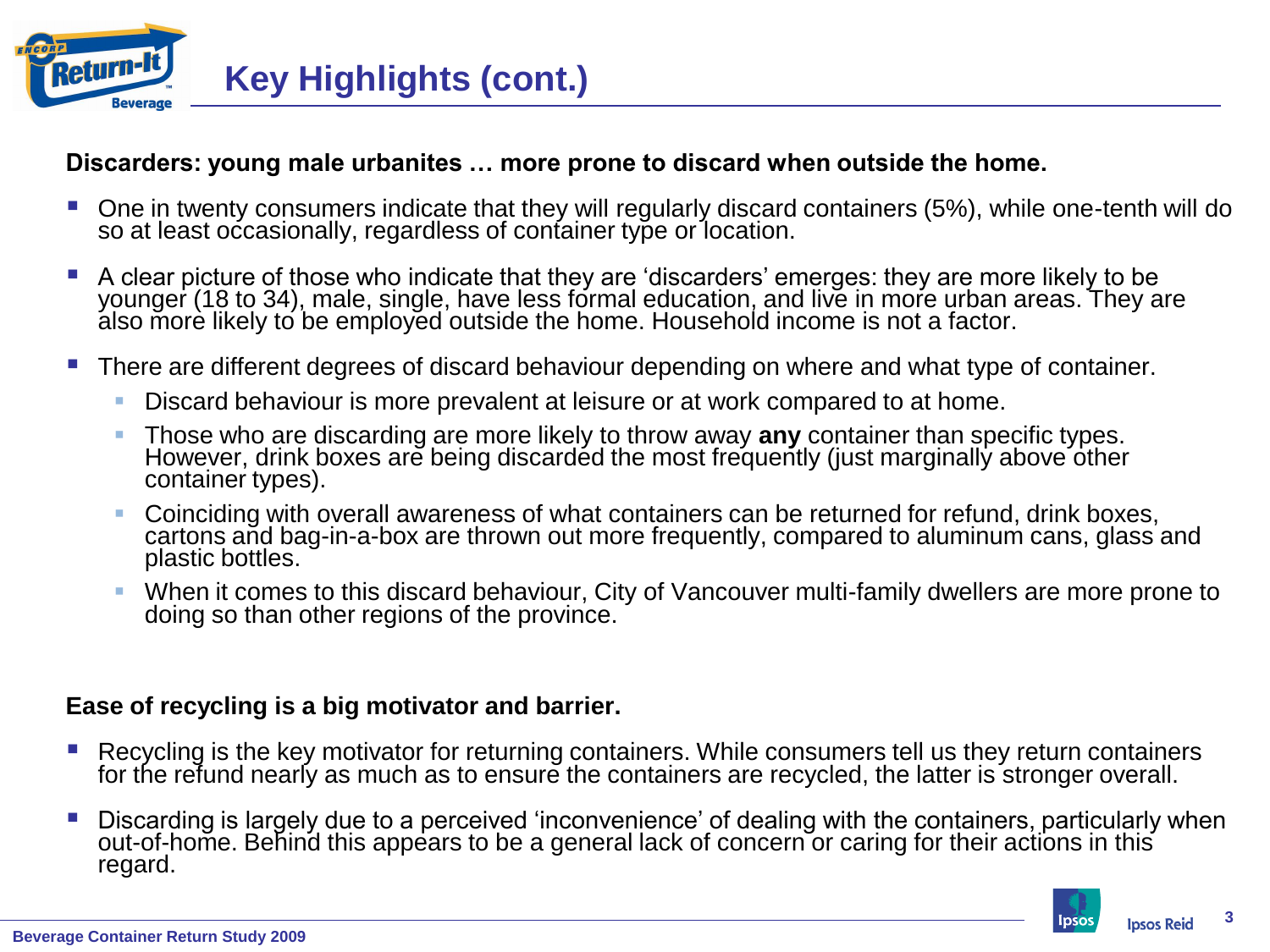

## **Bottle depots close enough; except in Vancouver.**

 A majority of consumers across BC (71%) perceive themselves to be close to a bottle depot (based on their own definition of closeness) with the exception of Vancouver (54%), where nearly half do not believe they are close enough.

#### **Bottle depots are widely used but visitation is less frequent than to stores likely due to volume.**

- Nearly half of all consumers visited a bottle depot in the past month to return their containers, compared to just one-quarter who visited grocery or liquor stores for the same purpose.
- **E** Across all locations, returns happen every two to three months or more often (three-quarters of visitors to any of these locations go that often). Visitation to grocery stores is the most frequent (more often visiting 1+ times/week). Bottle depot visitation is less frequent, more often about every one to three months.

#### **Bottle depots visited because they are 'convenient'.**

- **Top motivators for visiting depots over going elsewhere are largely convenience related: primarily, the** depot is faster and doesn't have a limit on containers. Closeness of the depot and the depot taking other items also has an impact, but somewhat less so.
- Actually ensuring that recycling occurs does not have a large impact in the decision-making process, which seems to reflect universal trust that this is happening in all return locations.

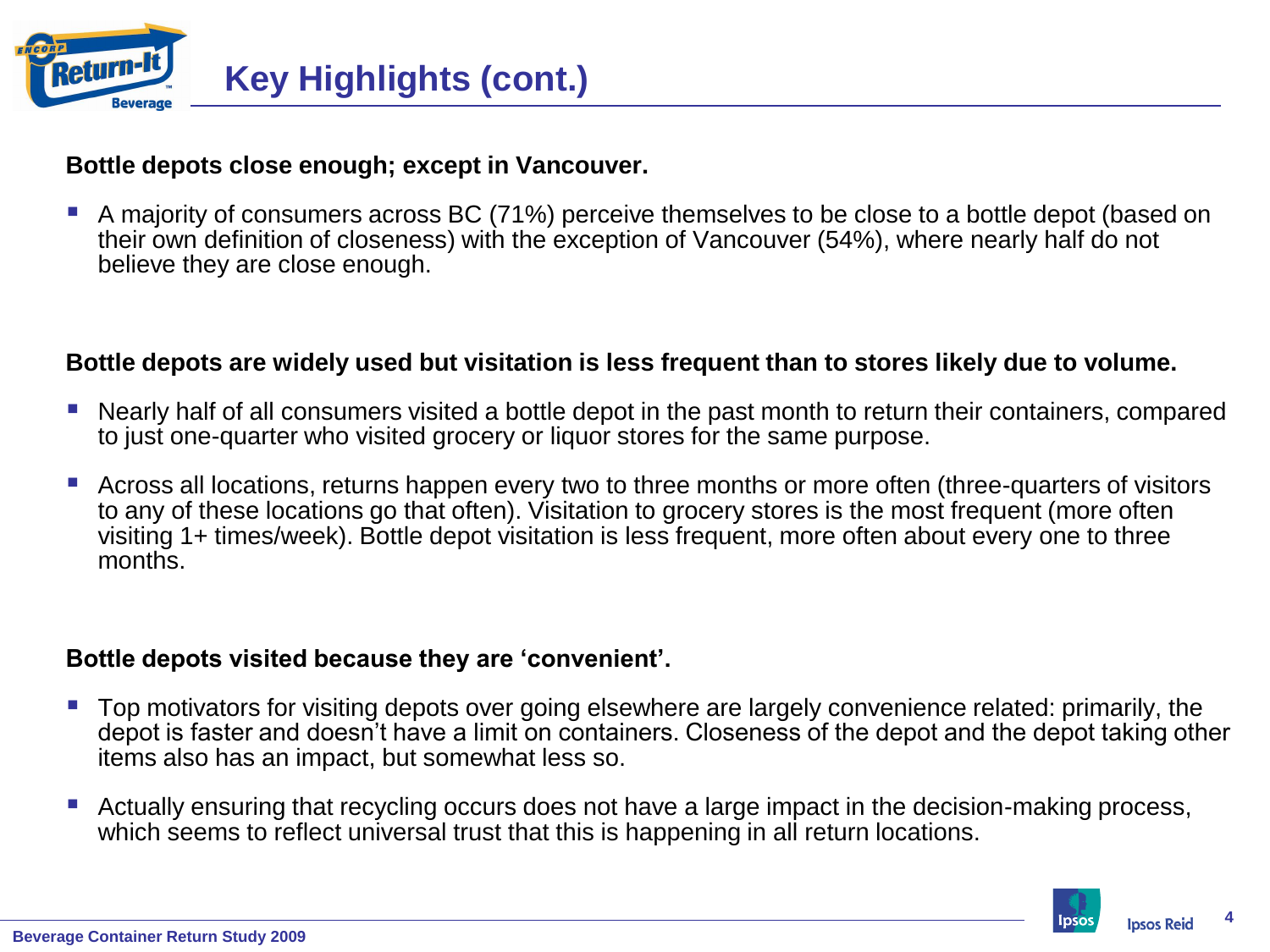

## **High satisfaction with bottle depots; top marks for employees and convenience.**

- Of those who visit a bottle depot regularly, there is high satisfaction with them overall (93% are either somewhat or very satisfied), as well as on the majority of specific aspects relating to them.
	- Satisfaction with the employees overall is quite high across the board, and some conveniencerelated factors also receive high ratings (specifically, opening hours, accessible locations and being able to get in and out easily/quickly).
	- Having enough carts and baskets as well as parking do not receive as high satisfaction scores, nor do depot-related factors such as cleanliness, smell, and having washing stations.

#### **Encorp and Return-It are well-known.**

 Three-quarters of all BC consumers are aware of the Encorp or Return-It brands, which is trending upward over time. There is high overall positive perception of either brand (94%), and those aware are able to correctly identify what the organization does.